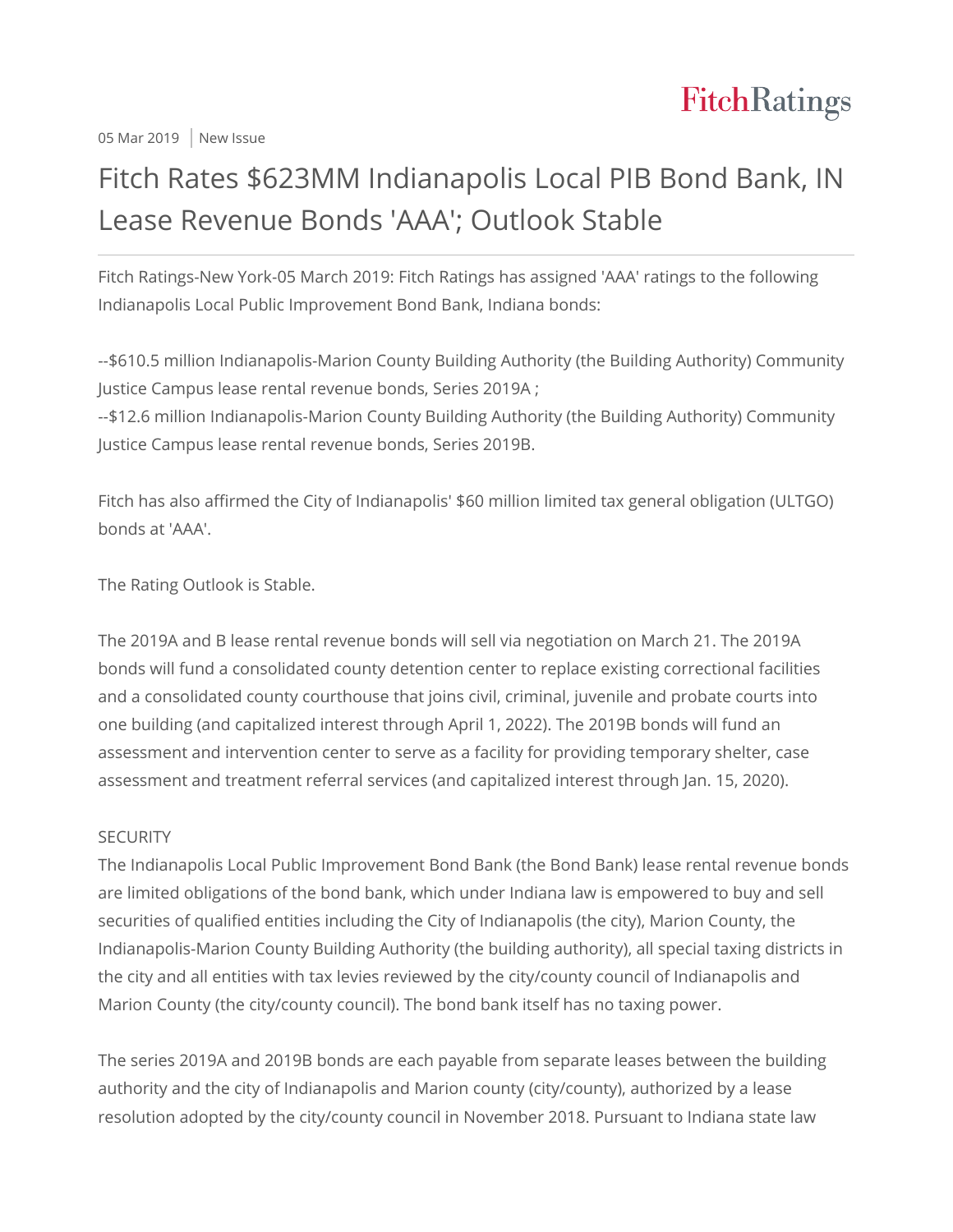governing the financing of lease obligations, lease payments are subject to abatement but not to appropriation. Lease rental payments begin at the time the projects are available for use and occupancy.

The series 2019A lease rental payments are backed by an irrevocable pledge of the city/county local income tax (LIT) revenues, payable solely from distributive shares of public safety and certified shares components of LIT pursuant to Indiana law. The bonds also include a debt service reserve fund (DSRF) funded at MADS which will be initially funded with bond proceeds and a revenue stabilization fund (RSF) funded at three months of MADS, initially funded through an appropriation from the city/county community justice campus funds (CJC funds). The series 2019B lease rental payments are payable from an irrevocable pledge of ad valorem property tax levied on all taxable property within the county, subject to the Circuit Breaker tax limitations.

## ANALYTICAL CONCLUSION

The 'AAA' rating on the series 2019A lease rental revenue bonds reflects the solid pledged income tax revenue growth prospects driven by the expanding local economy, including positive growth trends in population, employment and personal income. The dedicated tax revenue structure provides ample financial resilience in the event of a moderate economic downturn and incorporates strong legal protections to mitigate abatement risks.

The 'AAA' rating on the series 2019B lease revenue bonds, payable from ad valorem property taxes, reflects Indianapolis' strong underlying credit strength. The city maintains substantial independent revenue-raising ability, solid expenditure flexibility, a low long-term liability burden and the highest level of financial resilience. The city/county plans to capitalize interest on the bonds through the projected construction completion date. Additionally, the city/county will maintain two years of rental interruption insurance to mitigate abatement risks post completion.

# Economic Summary

Indianapolis is the largest city in the state of Indiana, with a diverse economy bolstered by its role as the state capital. The estimated 2017 population of 863,002 reflects a 5% increase since the 2010 census. The city is home to numerous industries including pharmaceuticals, health services, logistics, manufacturing and other professional services. Major taxpayers include Eli Lilly and Company, Federal Express and American United Life Insurance Company. The largest employers, Health Services Indiana University Health, St Vincent Hospital and Eli Lilly Company employ approximately 23,000, 17,000 and 11,000, respectively.

## KEY RATING DRIVERS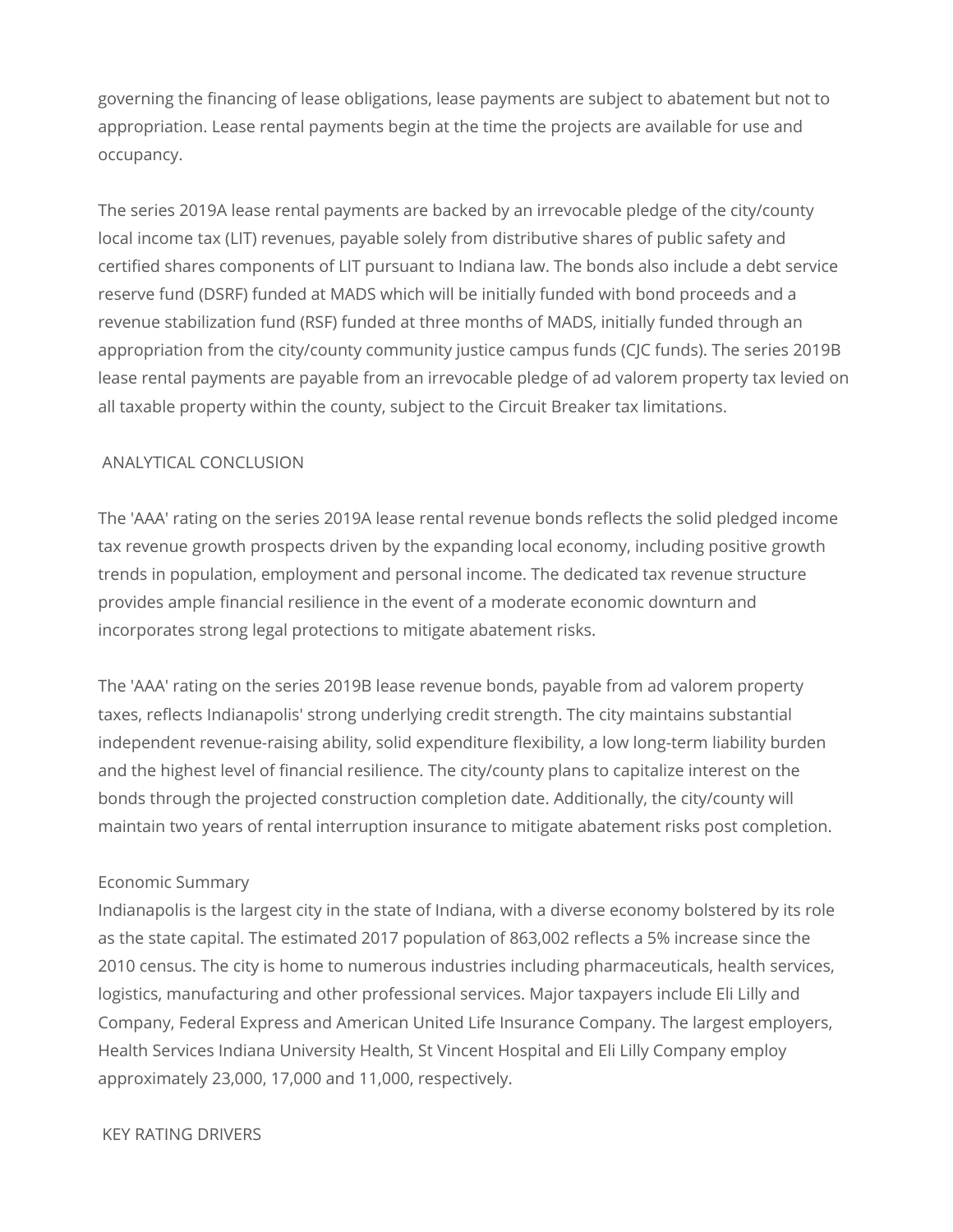## Revenue Framework: 'aaa'

Indianapolis' revenue growth is expected to remain above the rate of inflation, as it has historically, based on ongoing expansion in the local economy. The city has significant ability to increase local income taxes to ensure ongoing fiscal stability.

## Expenditure Framework: 'aa'

Fitch believes that the city's natural rate of expenditure growth will be above revenue growth based on spending demands for employee salary and benefits. The city has solid capacity to cut spending if necessary, due to moderate carrying costs for debt service and pension obligations and a labor environment that provides flexibility to management.

# Long-Term Liability Burden: 'aaa'

The city's long-term liability burden including pension liabilities and overall debt is low relative to personal income.

## Operating Performance: 'aaa'

The city has exceptionally strong gap-closing capacity and solid general fund reserves to manage through a moderate economic downturn. Fitch expects the city to maintain the highest financial resilience through downturns.

## RATING SENSITIVITIES

Strong Operating Performance: The 'AAA' LTGO ratings are sensitive to the city's continued willingness to maintain strong financial flexibility. While not anticipated, sharp declines in reserves could potentially pressure the current rating.

Pledged Income Tax Revenue Declines: The 'AAA' rating on the series 2019A bonds is sensitive to large and sustained pledged revenue declines, beyond the range of historical experience and Fitch's expectations. Significant declines could pressure the revenue bond rating.

# ECONOMIC RESOURCE BASE

The city's taxable assessed valuation has steadily improved over the past several years, after limited growth from 2008 through 2014. There has been a 6% cumulative increase in net taxable assessed values (NAV) in 2018 and 2019, due in large part to residential and commercial development. The city reports ongoing mixed use developments, including the Waterside District development that includes plans for 1,350 new residential units, 629 hotel rooms and significant office and retail space along the White River. The downtown area is expected to benefit from redevelopment projects that will convert the former Coca Cola bottling plant and the historic AT&T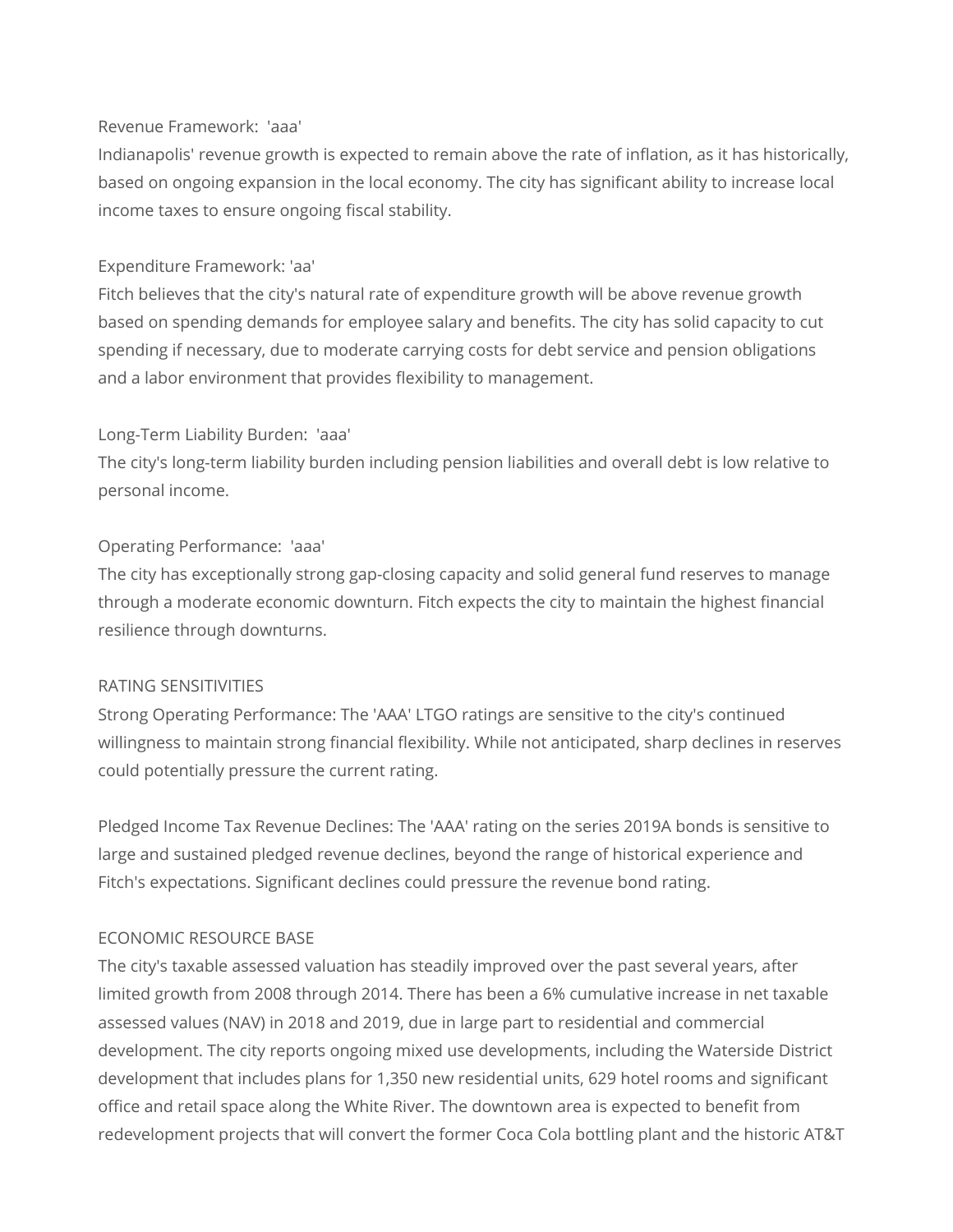Building to mixed use developments.

The city's unemployment rate has been trending below the U.S. rate since 2015, and continued job growth is likely given the expansion of the technology sector within the local economy. Salesforce, Inc. currently has 1,400 employees, and plans to add 800 new jobs to its workforce by 2021. In 2018 Infosys Tech Hub (an IT company) announced plans for a \$245 million expansion at the site of the former Indianapolis International Airport, which is anticipated to create 3,000 new jobs in the next three years. Additionally, Fed Ex is in the midst of a \$1.5 billion expansion that will expand the Indianapolis airport by adding 20 new commercial gates by 2023.

## CREDIT PROFILE

## Revenue Framework

The majority of the city's general fund revenues are derived from local sources including property and income taxes, which accounted for approximately 63% of total general fund revenue combined in 2017. Intergovernmental revenue accounted for approximately 19% of general fund revenues, followed by charges for services at almost 12%.

Fitch believes that natural revenue growth will continue to perform above the rate of inflation, as it has historically. The city has seen growth in the property tax levy as a result of TAV increases in recent years after limited growth due to recessionary pressures, coupled with the implementation of a state tax cap. The 'circuit breaker' tax cap limits property tax rates to a percentage of gross assessed value depending on the property classification. The rates for homestead properties are capped at 1%, the rates for residential properties that are not homesteads, agricultural property or nursing homes are capped at 2%, and commercial, industrial, and personal property rates are capped at 3%. All residential properties accounted for 44% of 2017 total TAV and commercial, industrial and personal properties accounted for 54%.

Ongoing income tax revenue gains reflect economic growth attributable to the uptick in employment and personal income. Estimated revenue growth for 2018 was approximately 3%, and Fitch anticipates natural tax revenue growth will continue to exceed the rate of inflation based on the trend of steady population growth and ongoing economic development.

Fitch views the city's ability to independently increase revenue as significant. The city-county council has the option to increase local income tax rates to a maximum rate of 2.75% from the current 1.97%. Local income tax increases can be imposed by the County Income Tax Council (CITC), on which the city-county council has over 90% of the voting representation.

Expenditure Framework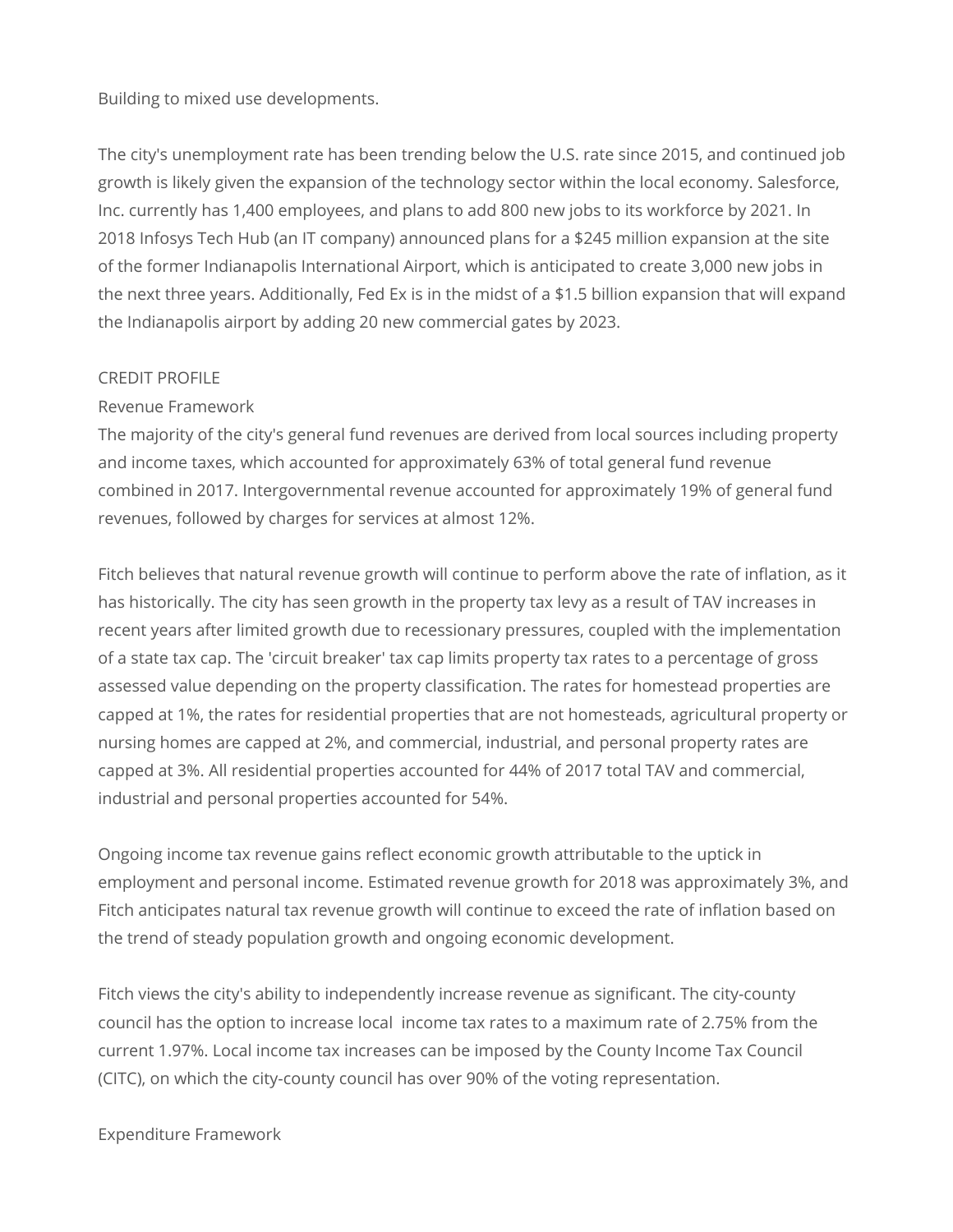The largest portion of the city' general fund expenditures are dedicated to public safety, including criminal justice, police and fire service. The remaining expenditures are for public works, culture and recreation, and capex.

Fitch expects the natural pace of expenditure growth to exceed revenue growth absent policy action. The city's growth in expenditures is largely driven by employee salary and benefit costs, which account for approximately 60% of general fund expenditures. The average increase in employee salaries and benefits has grown at a pace above inflation, and Fitch expects this trend to continue.

Despite wage and benefit pressures, Fitch believes the city's flexibility of main expenditure items is solid. Management continues to curtail spending pressures by managing the size of the workforce--mainly through employee attrition and by carefully managing service contracts. Union agreements are not subject to binding arbitration and management has strong control over staffing levels. By state statute, the city controller has the flexibility to reduce an agency budget if revenues are less than budgeted expenditures; the controller reportedly rarely needs to use this power.

Carrying costs for debt service, annual pension costs (excluding state reimbursements for Pre-1977 pension plans), and other post-employment benefits (OPEB) contributions accounted for 17% of governmental expenditures in 2017. Since 2009, the state has reimbursed the city for the annual pension payments for the Pre-1977 police and fire pension plans. Capital projects funded within the general fund provide additional expenditure flexibility, because the city can delay projects for budgetary relief (as was done during the last recession). In 2017, the city used \$21 million or 3% of general fund expenditures on capital projects.

## Long-Term Liability Burden

The city's long-term liabilities are low with the combined net pension liability and overall debt at about 6% of personal income. The majority of the long-term liability burden is direct debt. The city's future borrowing plans include \$190 million in revenue bonds for road projects, to be issued in phases through 2020; these bonds are payable from county motor vehicle excise surtaxes, county wheel taxes and gasoline taxes. Fitch expects the direct debt burden to increase but remain relatively low compared to the city's economic resource base given the city's growing economy.

The city participates in four separate pension plans: two pre-1977 Police and Firefighter pension plans, the 1977 Police and Firefighters Statutory plan (Statutory) for employees hired after April 1977 and the Indiana Public Employees Retirement Fund (PERF), which covers all other employees. As of Jan. 1, 2017, the city changed the PERF plan from a defined benefit plan to a defined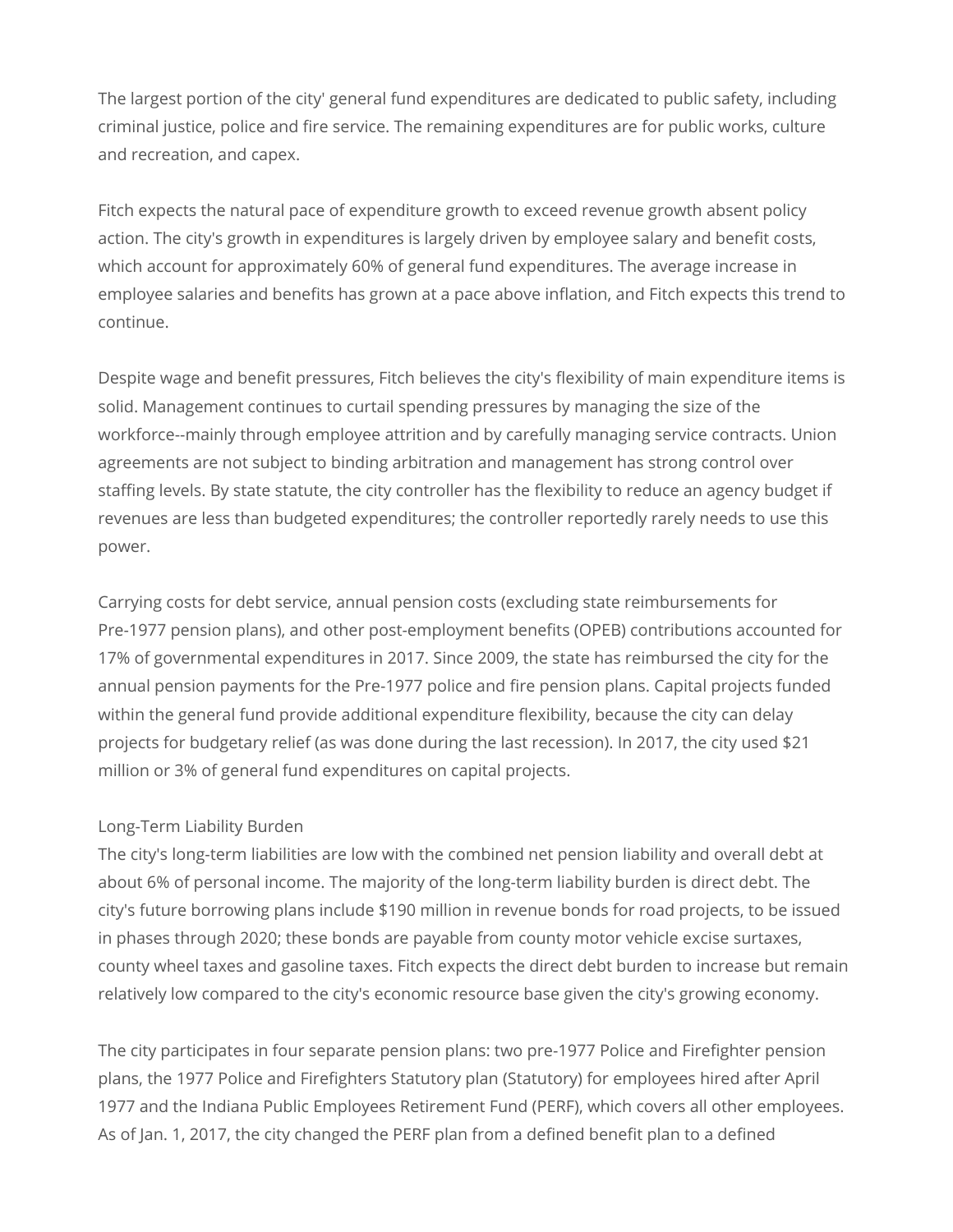contribution plan for all new civilian employees, to minimize future growth in the net pension liability over time.

Beginning in 2009, the state began reimbursing the city's annual pension contributions for its pre-1977 plan to help offset the future liability. Despite this reimbursement, the Pre-1977 pension plans' net pension liabilities are reported on the city's statement of net assets and included in Fitch's long-term liability burden assessment. The total net assets to accrued total pension liabilities ratio for all four plans combined was approximately 58% as of June 30, 2017 using an adjusted 6% rate of return assumption.

The net other post-employment benefits (OPEB) liability as of Dec. 31, 2017 was \$204 million or 0.5% of personal income. The city funds OPEB on a pay-as-you-go basis.

## Operating Performance

The city's financial resilience is strong, given ample available general fund reserves, solid ability to independently increase revenues and solid expenditure flexibility. In June 2016, the city passed an ordinance to maintain the unrestricted general fund balance at 17% of general fund expenditures, which Fitch believes is consistent with the current rating level. General fund reserves have historically exceeded the 17% target despite the regular use of reserves for capex. Fitch anticipates that the city would continue to maintain reserve levels above the 'aaa' reserve safety margin in a moderate economic stress scenario.

The city has strong financial policies and has made consistent efforts to maintain healthy financial operations. For example, management increased local income taxes to offset property tax losses in the city's operating funds following the great recession. Additionally, the city actively manages expenditure pressures through a variety of measures that include outsourcing services, renegotiating existing service contracts and eliminating positions through attrition. General fund results were strong in 2016 and 2017 and resulted in healthy general fund surpluses. The unrestricted general fund balance was \$178 million at 2017 year-end, almost 28% of general fund expenditures and well above the 17% available fund balance policy target.

The city reports strong revenue collections for 2018, and the 2019 budget assumes that local tax revenue growth will increase by 6% on a budgetary basis due to improved economic conditions within the tax base. The 2019 budget is balanced without the use of general fund reserves to fund operations. Fitch expects the city's financial operations to remain strong given the city's strong inherent budgetary flexibility, ample available reserves and formalized fund balance policy.

## DEDICATED TAX KEY RATING DRIVERS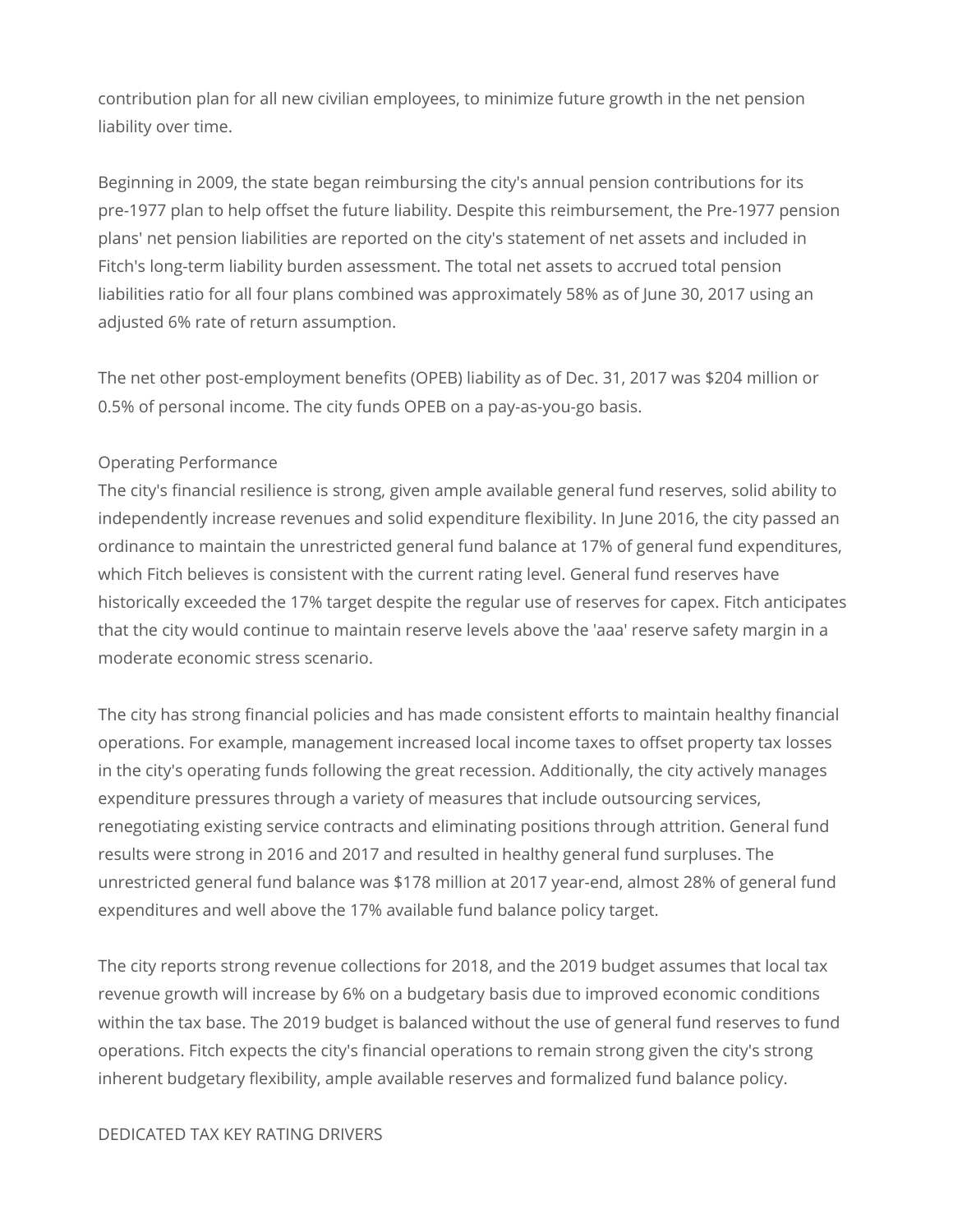Fitch believes that the Series 2019A bonds pledged income tax revenue growth prospects will remain solid based on the ongoing expansion in the local tax base. Pledged revenues provide ample financial cushion in the event of a moderate economic downturn, and the bonds have strong legal and structural protections.

#### DEDICATED TAX CREDIT PROFILE

The 2019A bonds are payable from an LIT that consist of three components including the county option income tax (COIT) which can be used for any lawful purpose, a public safety income tax (PSIT) authorized for public safety and a local option income tax for levy freeze (LOIT), which is used to replace property tax levy growth. The current LIT rate is 1.9718%, and the maximum allowable is 2.75%. If the rate were at the maximum allowable rate, it would generate an additional \$133 million. The city/county maintains the independent legal ability to increase the tax rate, given that the city/county council holds over 90% voting representation

The LIT collection process gives the city/county ample time to make budget adjustments in the event of revenue declines. The state provides a certified distribution, based on collections from two years prior, by October for the following calendar year. The state collects the income tax revenue on behalf of each county and holds the revenue in individual trust accounts, which are transferred monthly based on the state's certified distribution. The state maintains a balance of the certified distribution in the trust account for each year, and when the balance exceeds 15% makes supplemental distributions based on the balance from two years prior. In the event of overpayment in any given year, the state may reduce the certified distribution in the following years to recover the shortfall.

The lease carries an unconditional obligation for the city/county to pay rent as long as the facility is available for use and occupancy. To mitigate the risk of construction delays, the city/county plans to use bond proceeds to capitalize interest for six month beyond the projected completion date. The legal protections also include a debt service reserve fund (DSRF) requirement at the maximum annual debt service (MADS) (approximately \$38.6 million), funded with bond proceeds and a revenue stabilization fund (RSF) funded at three months of MADS (approximately \$9.6 million). If drawn upon, both the DSRF and RSF feature a replenishment mechanism to be maintained throughout the life of the bonds during non-abatement periods.

Additionally, the city and county community justice campus fund (CJC) and the lifecycle reserve fund will provide additional liquidity, subject to appropriation. The CJC's current balance is approximately \$12 million but expected to grow to an estimated \$43 million by 2021, and the lifecycle reserve is expected to be \$15.5 million by 2024. To counter abatement risks post-completion, the city/county maintains two years of rental interruption insurance.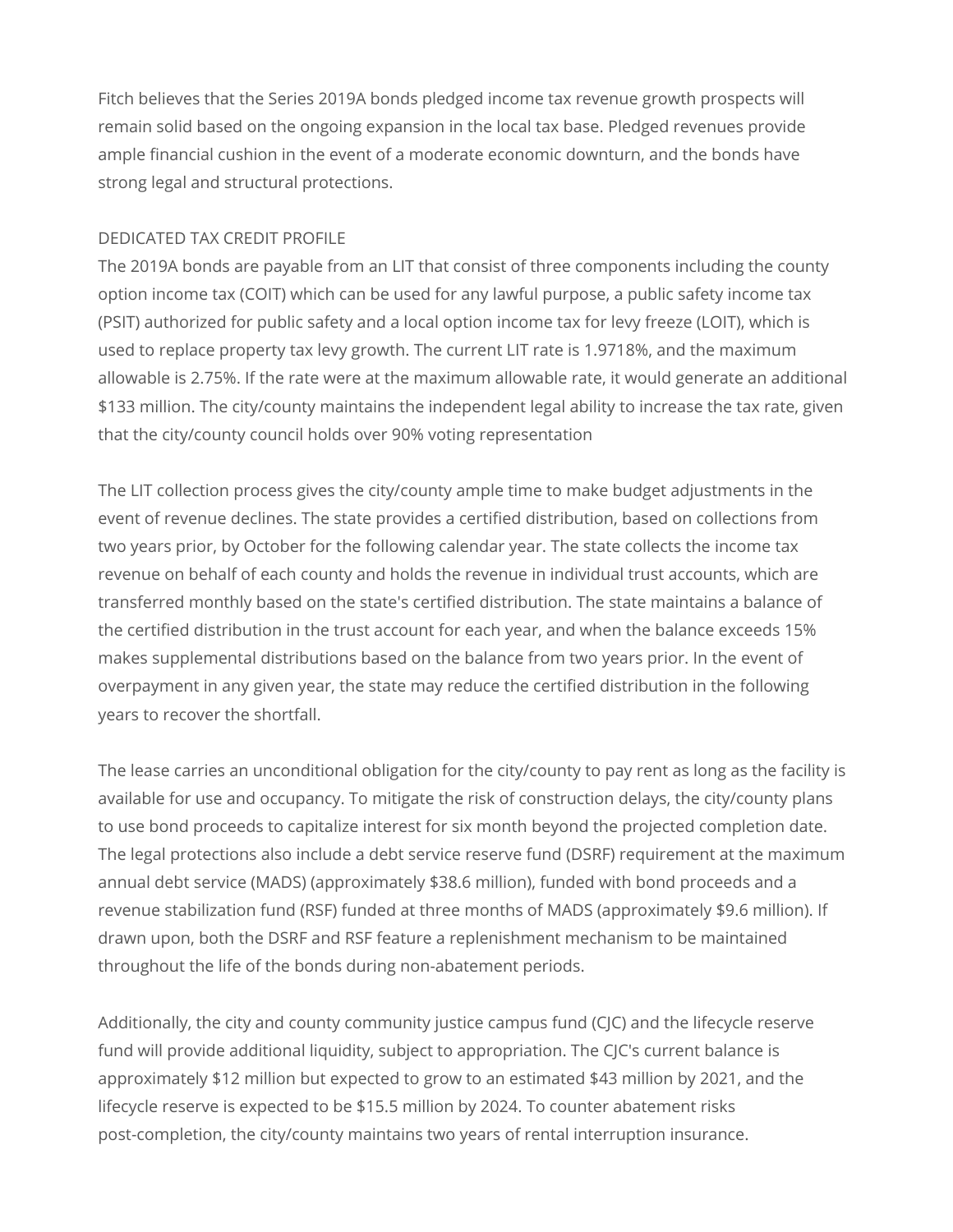## Revenue Growth Prospects

Fitch believes that the city/county LIT revenue growth prospects will remain solid, based on the trend of steady population growth and ongoing economic development. The city/county portion of the state certified LIT revenues increased by 3% and 6% for 2018 and 2019, respectively. Given the ongoing expansion in the local economy, Fitch anticipates that absent policy action, natural revenue growth prospects will continue to exceed the rate of inflation based on current and historical trends.

## Financial Resilience

Fitch believes that the pledged income tax revenues provide the highest level of financial resilience in a moderate economic downturn. To evaluate the sensitivity of the dedicated revenue stream to cyclical declines, Fitch considers both revenue sensitivity results (using a 1% decline in national GDP scenario) and the largest decline in revenues over the period covered by the revenue sensitivity analysis. Fitch's analysis focuses on maximum leverage at the 3.0x ABT, although the city/county council does not have plans to issue additional parity debt at this time. The scenario indicates a potential 6.7% revenue decline under a moderate economic downturn. The largest actual peak to trough decline was 20.6%; however, Fitch believes the revenue volatility is overstated due to the certified distribution process that provides supplemental distributions in some years.

In 2019, the state certified approximately \$336 million in LIT, which provides over 8.7x coverage of MADS; this cushion could withstand an 88% decline and still provide 1.0x coverage of MADS. Assuming debt issuance up to the 3.0x ABT, the revenue stream can withstand a 67% decline while still maintaining sum sufficient coverage of MADS. This is equivalent to almost 10x the scenario result, and more than 3x the worst actual decline in pledged LIT revenues. The city/county does not currently plan to issue additional debt under this structure.

# Asymmetric Risk Considerations

# EXPOSURE TO ISSUER OPERATIONS

Rating Capped by the IDR: The rating on the Series 2019A revenue bonds is capped at the city's IDR. Fitch does not view the pledged income taxes as special revenues under section 902(2)(E) of the bankruptcy code, which defines "special excise taxes imposed on particular activities or transactions" as special revenues.

## Contact: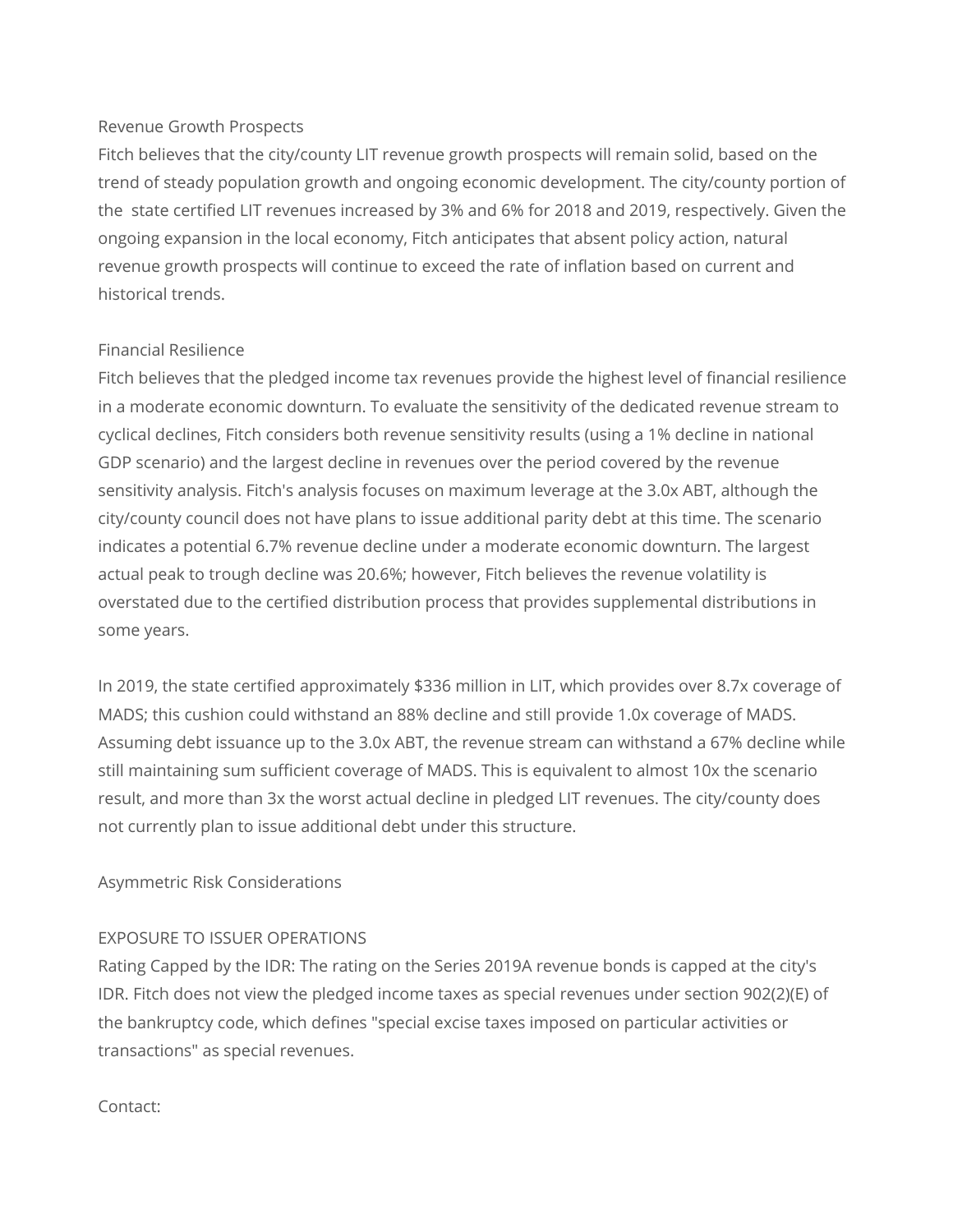Primary Analyst Shannon McCue Director +1-212-908-0593 Fitch Ratings, Inc. 33 Whitehall Street New York, NY 10004

Secondary Analyst Arlene Bohner Senior Director +1-212-908-0554

Committee Chairperson Steve Murray Senior Director +1-512-215-3729

In addition to the sources of information identified in Fitch's applicable criteria specified below, this action was informed by information from Lumesis.

Media Relations: Sandro Scenga, New York, Tel: +1 212 908 0278, Email: sandro.scenga@thefitchgroup.com

Additional information is available on www.fitchratings.com **Applicable Criteria** [U.S. Public Finance Tax-Supported Rating Criteria \(pub. 03 Apr 2018\)](/app.fitchconnect.com/search/research/article/RPT_10024656)

**Additional Disclosures** [Dodd-Frank Rating Information Disclosure Form](https://www.fitchratings.com/site/dodd-frank-disclosure/10064494) [Solicitation Status](https://www.fitchratings.com/site/pr/10064494#solicitation) [Endorsement Policy](https://www.fitchratings.com/regulatory)

ALL FITCH CREDIT RATINGS ARE SUBJECT TO CERTAIN LIMITATIONS AND DISCLAIMERS. PLEASE READ THESE LIMITATIONS AND DISCLAIMERS BY FOLLOWING THIS LINK: HTTPS://WWW.FITCHRATINGS.COM/UNDERSTANDINGCREDITRATINGS. IN ADDITION, RATING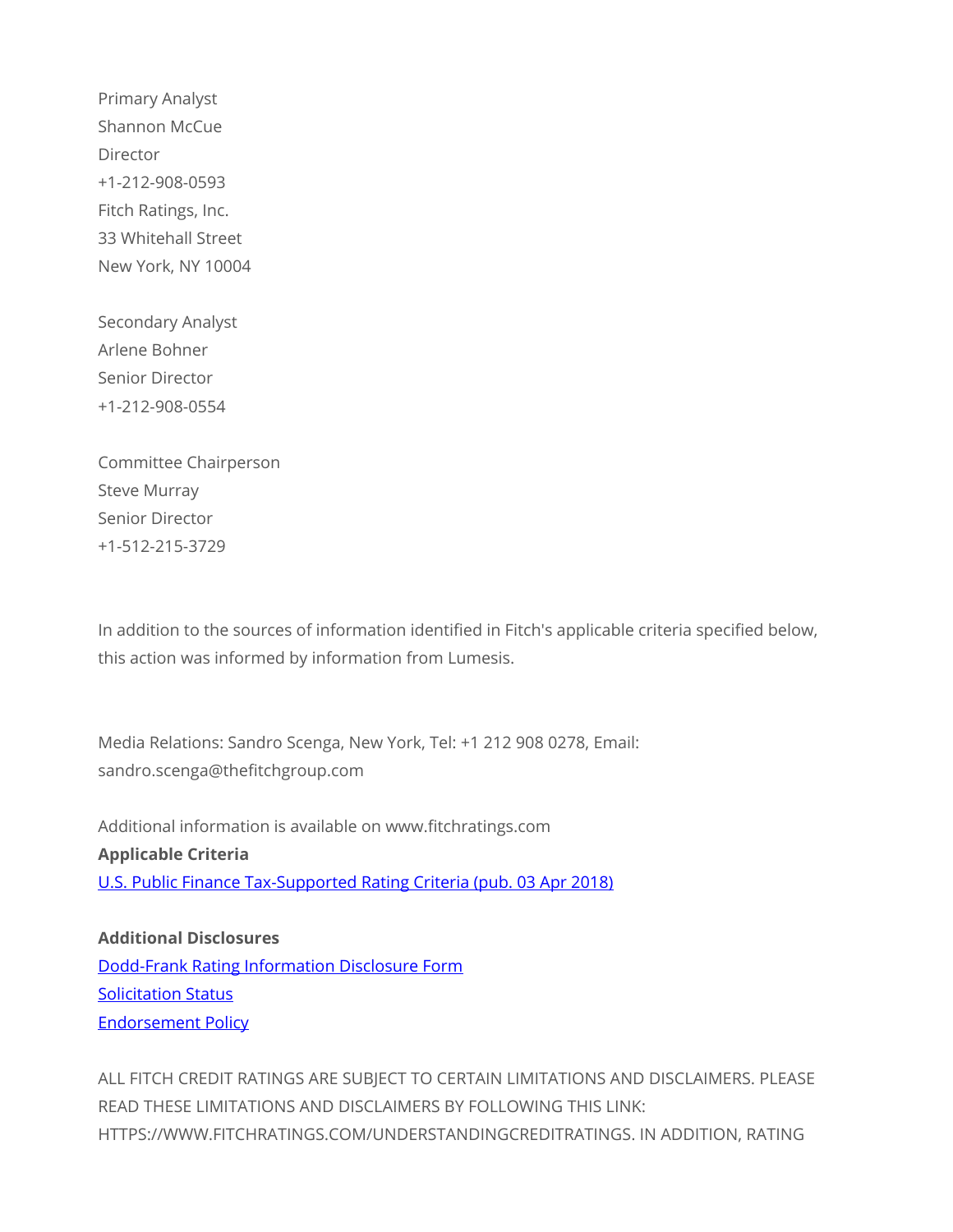DEFINITIONS AND THE TERMS OF USE OF SUCH RATINGS ARE AVAILABLE ON THE AGENCY'S PUBLIC WEB SITE AT WWW.FITCHRATINGS.COM. PUBLISHED RATINGS, CRITERIA, AND METHODOLOGIES ARE AVAILABLE FROM THIS SITE AT ALL TIMES. FITCH'S CODE OF CONDUCT, CONFIDENTIALITY, CONFLICTS OF INTEREST, AFFILIATE FIREWALL, COMPLIANCE, AND OTHER RELEVANT POLICIES AND PROCEDURES ARE ALSO AVAILABLE FROM THE CODE OF CONDUCT SECTION OF THIS SITE. DIRECTORS AND SHAREHOLDERS RELEVANT INTERESTS ARE AVAILABLE AT HTTPS://WWW.FITCHRATINGS.COM/SITE/REGULATORY. FITCH MAY HAVE PROVIDED ANOTHER PERMISSIBLE SERVICE TO THE RATED ENTITY OR ITS RELATED THIRD PARTIES. DETAILS OF THIS SERVICE FOR RATINGS FOR WHICH THE LEAD ANALYST IS BASED IN AN EU-REGISTERED ENTITY CAN BE FOUND ON THE ENTITY SUMMARY PAGE FOR THIS ISSUER ON THE FITCH WEBSITE.

Copyright © 2019 by Fitch Ratings, Inc., Fitch Ratings Ltd. and its subsidiaries. 33 Whitehall Street, NY, NY 10004. Telephone: 1-800-753-4824, (212) 908-0500. Fax: (212) 480-4435. Reproduction or retransmission in whole or in part is prohibited except by permission. All rights reserved. In issuing and maintaining its ratings and in making other reports (including forecast information), Fitch relies on factual information it receives from issuers and underwriters and from other sources Fitch believes to be credible. Fitch conducts a reasonable investigation of the factual information relied upon by it in accordance with its ratings methodology, and obtains reasonable verification of that information from independent sources, to the extent such sources are available for a given security or in a given jurisdiction. The manner of Fitch's factual investigation and the scope of the third-party verification it obtains will vary depending on the nature of the rated security and its issuer, the requirements and practices in the jurisdiction in which the rated security is offered and sold and/or the issuer is located, the availability and nature of relevant public information, access to the management of the issuer and its advisers, the availability of pre-existing third-party verifications such as audit reports, agreed-upon procedures letters, appraisals, actuarial reports, engineering reports, legal opinions and other reports provided by third parties, the availability of independent and competent third- party verification sources with respect to the particular security or in the particular jurisdiction of the issuer, and a variety of other factors. Users of Fitch's ratings and reports should understand that neither an enhanced factual investigation nor any third-party verification can ensure that all of the information Fitch relies on in connection with a rating or a report will be accurate and complete. Ultimately, the issuer and its advisers are responsible for the accuracy of the information they provide to Fitch and to the market in offering documents and other reports. In issuing its ratings and its reports, Fitch must rely on the work of experts, including independent auditors with respect to financial statements and attorneys with respect to legal and tax matters. Further, ratings and forecasts of financial and other information are inherently forward-looking and embody assumptions and predictions about future events that by their nature cannot be verified as facts. As a result, despite any verification of current facts, ratings and forecasts can be affected by future events or conditions that were not anticipated at the time a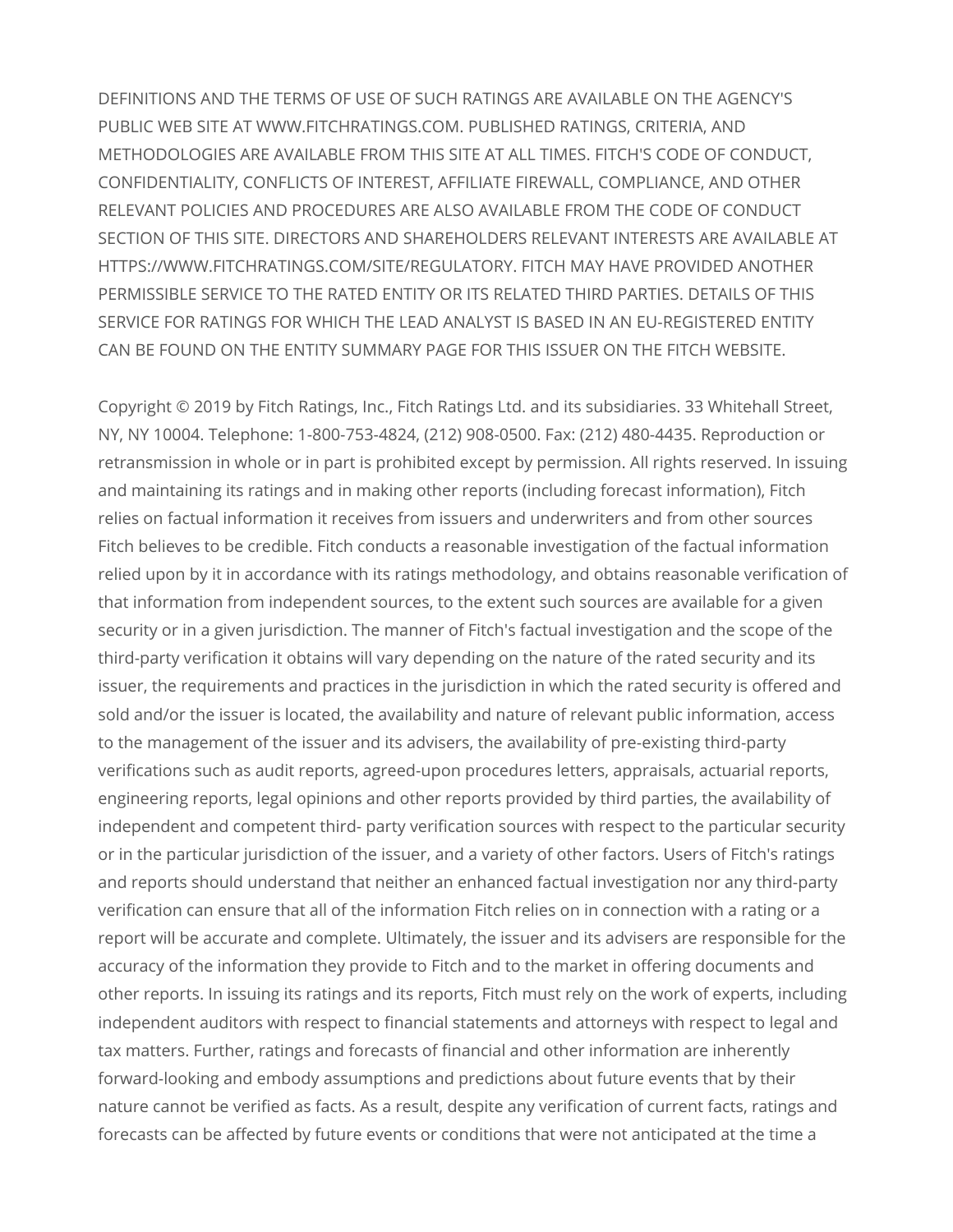rating or forecast was issued or affirmed.

The information in this report is provided "as is" without any representation or warranty of any kind, and Fitch does not represent or warrant that the report or any of its contents will meet any of the requirements of a recipient of the report. A Fitch rating is an opinion as to the creditworthiness of a security. This opinion and reports made by Fitch are based on established criteria and methodologies that Fitch is continuously evaluating and updating. Therefore, ratings and reports are the collective work product of Fitch and no individual, or group of individuals, is solely responsible for a rating or a report. The rating does not address the risk of loss due to risks other than credit risk, unless such risk is specifically mentioned. Fitch is not engaged in the offer or sale of any security. All Fitch reports have shared authorship. Individuals identified in a Fitch report were involved in, but are not solely responsible for, the opinions stated therein. The individuals are named for contact purposes only. A report providing a Fitch rating is neither a prospectus nor a substitute for the information assembled, verified and presented to investors by the issuer and its agents in connection with the sale of the securities. Ratings may be changed or withdrawn at any time for any reason in the sole discretion of Fitch. Fitch does not provide investment advice of any sort. Ratings are not a recommendation to buy, sell, or hold any security. Ratings do not comment on the adequacy of market price, the suitability of any security for a particular investor, or the tax-exempt nature or taxability of payments made in respect to any security. Fitch receives fees from issuers, insurers, guarantors, other obligors, and underwriters for rating securities. Such fees generally vary from US\$1,000 to US\$750,000 (or the applicable currency equivalent) per issue. In certain cases, Fitch will rate all or a number of issues issued by a particular issuer, or insured or guaranteed by a particular insurer or guarantor, for a single annual fee. Such fees are expected to vary from US\$10,000 to US\$1,500,000 (or the applicable currency equivalent). The assignment, publication, or dissemination of a rating by Fitch shall not constitute a consent by Fitch to use its name as an expert in connection with any registration statement filed under the United States securities laws, the Financial Services and Markets Act of 2000 of the United Kingdom, or the securities laws of any particular jurisdiction. Due to the relative efficiency of electronic publishing and distribution, Fitch research may be available to electronic subscribers up to three days earlier than to print subscribers.

For Australia, New Zealand, Taiwan and South Korea only: Fitch Australia Pty Ltd holds an Australian financial services license (AFS license no. 337123) which authorizes it to provide credit ratings to wholesale clients only. Credit ratings information published by Fitch is not intended to be used by persons who are retail clients within the meaning of the Corporations Act 2001 Fitch Ratings, Inc. is registered with the U.S. Securities and Exchange Commission as a Nationally Recognized Statistical Rating Organization (the "NRSRO"). While certain of the NRSRO's credit rating subsidiaries are listed on Item 3 of Form NRSRO and as such are authorized to issue credit ratings on behalf of the NRSRO (see https://www.fitchratings.com/site/regulatory), other credit rating subsidiaries are not listed on Form NRSRO (the "non-NRSROs") and therefore credit ratings